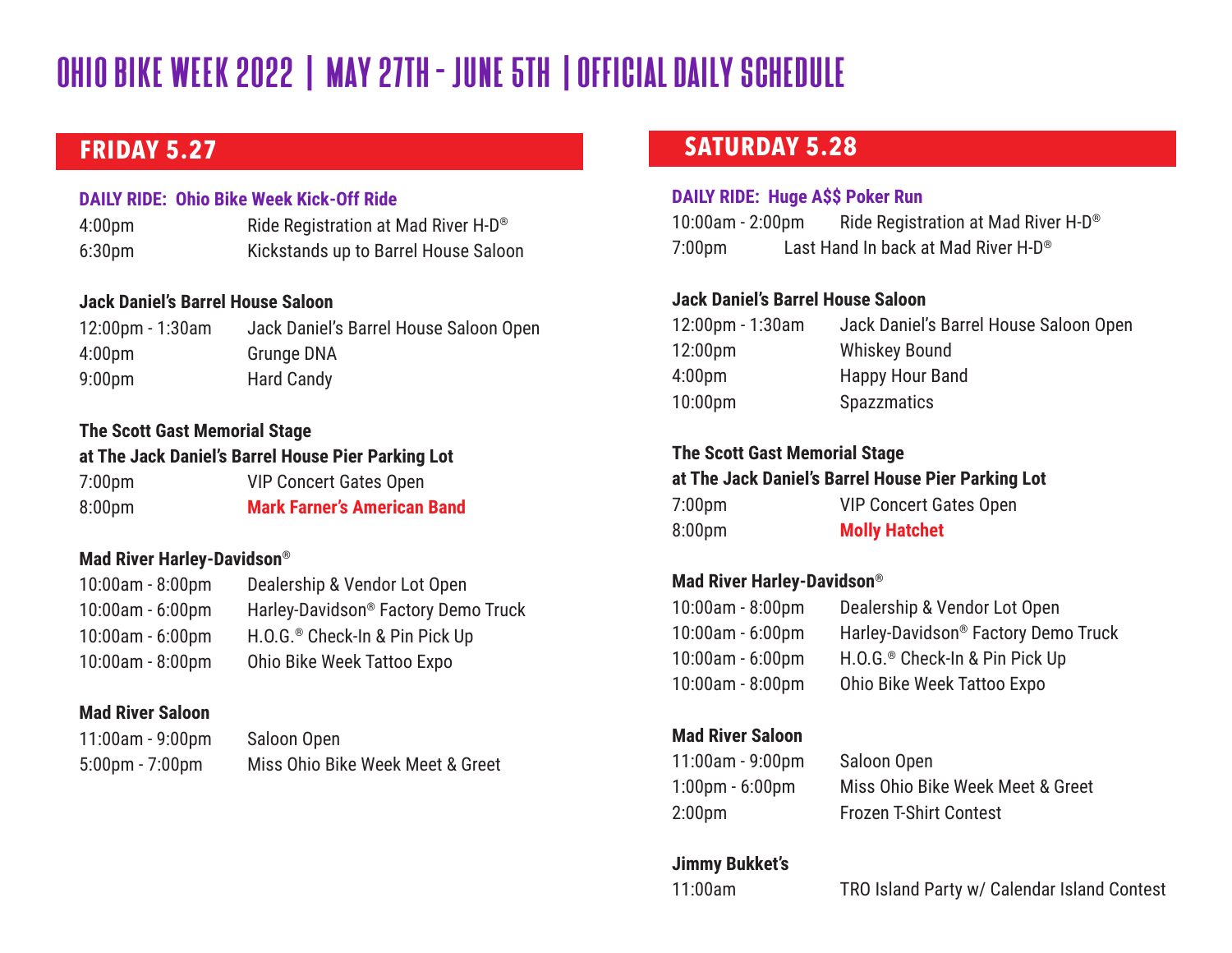### **SUNDAY 5.29**

### **DAILY RIDE: Roar Along the Shore Dice Run**

11:00am - 3:00pm Ride Registration at Mad River H-D® 7:00pm Last Card In back at Mad River H-D®

### **Jack Daniel's Barrel House Saloon**

| $12:00 \text{pm} - 1:30 \text{am}$ | Jack Daniel's Barrel House Saloon Open |
|------------------------------------|----------------------------------------|
| 12:00 <sub>pm</sub>                | Ronnie Chandler                        |
| 3:00 <sub>pm</sub>                 | Mike Risner                            |
| 9:30 <sub>pm</sub>                 | World Z'end                            |

### **The Scott Gast Memorial Stage**

### **at The Jack Daniel's Barrel House Pier Parking Lot**

7:00pm FREE VIP Concert Gates Open 7:00pm **Billy Morris & The Sunset Strip**

### **Mad River Harley-Davidson®**

| 10:00am - 8:00pm | Dealership & Vendor Lot Open                    |
|------------------|-------------------------------------------------|
| 10:00am - 6:00pm | Harley-Davidson <sup>®</sup> Factory Demo Truck |
| 10:00am - 6:00pm | H.O.G. <sup>®</sup> Check-In & Pin Pick Up      |
| 10:00am - 8:00pm | Ohio Bike Week Tattoo Expo                      |

### **Mad River Saloon**

11:00am - 9:00pm Saloon Open 1:00pm - 6:00pm Miss Ohio Bike Week Meet & Greet 2:00pm Baddest Beard & Sweetest Stache Contest

### **MONDAY 5.3O**

### **DAILY RIDE: Memorial Day Ohio Veterans Home Parade**

| $11:00$ am - 1:00pm | Ride Staging at Mad River H-D <sup>®</sup> |
|---------------------|--------------------------------------------|
| 1:30 <sub>pm</sub>  | Parade Kickstands Up                       |

### **Jack Daniel's Barrel House Saloon**

| 12:00pm - 1:30am   | Jack Daniel's Barrel House Saloon Open |
|--------------------|----------------------------------------|
| 1:00 <sub>pm</sub> | Live Acoustic Music                    |
| 5:00 <sub>pm</sub> | <b>Cowtown</b>                         |

### **Mad River Harley-Davidson®**

| 10:00am - 8:00pm | Dealership & Vendor Lot Open               |
|------------------|--------------------------------------------|
| 10:00am - 6:00pm | Harley-Davidson® Factory Demo Truck        |
| 10:00am - 6:00pm | H.O.G. <sup>®</sup> Check-In & Pin Pick Up |
| 10:00am - 8:00pm | Ohio Bike Week Tattoo Expo                 |

### **Mad River Saloon**

| 11:00am - 9:00pm | Saloon Open                      |
|------------------|----------------------------------|
| 11:00am - 4:00pm | Miss Ohio Bike Week Meet & Greet |
| 2:30pm           | Mr. Ohio Bike Week Competition   |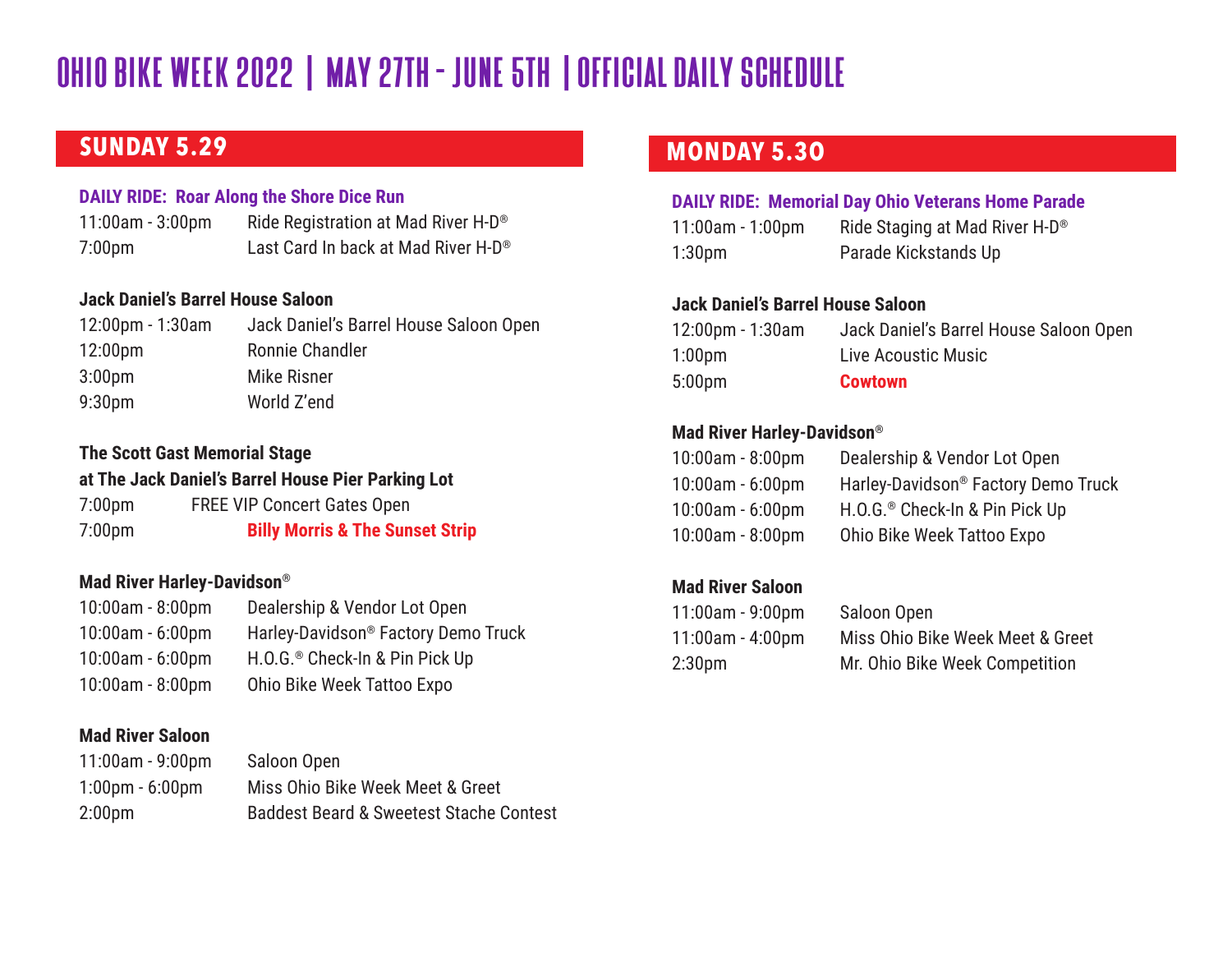### **TUESDAY 5.31**

### **DAILY RIDE: Ride to the Rockin' Roller Coast**

10:00am - 11:00am Ride Registration at Mad River H-D® 11:00am Kickstands up to Cedar Point

### **Jack Daniel's Barrel House Saloon**

| $12:00$ pm - 1:30am | Jack Daniel's Barrel House Saloon Open |
|---------------------|----------------------------------------|
| 7:30 <sub>pm</sub>  | Josh Boyd & the VIP Band               |

### **Mad River Harley-Davidson®**

| $10:00$ am - $8:00$ pm | Dealership & Vendor Lot Open                    |
|------------------------|-------------------------------------------------|
| $10:00$ am - $6:00$ pm | Harley-Davidson <sup>®</sup> Factory Demo Truck |
| $10:00$ am - $6:00$ pm | H.O.G. <sup>®</sup> Check-In & Pin Pick Up      |
| $10:00$ am - 8:00pm    | Ohio Bike Week Tattoo Expo                      |

### **Mad River Saloon**

CLOSED

## **WEDNESDAY 6.1**

### **DAILY RIDE: Kelleys Island Dice Run**

| 7:00am - 9:00pm   | Ferry Service Available to Kelleys Island   |
|-------------------|---------------------------------------------|
| 10:00am - 12:00pm | Ride Registration at Peeper's on the island |
| 4:00pm            | Last Card in at The Casino                  |

### **Jack Daniel's Barrel House Saloon**

| 12:00pm - 1:30am | Jack Daniel's Barrel House Saloon Open |
|------------------|----------------------------------------|
| 5:00pm           | Jamison Charles                        |
| 8:30pm           | <b>Ekoostik Hookah</b>                 |

### **Mad River Harley-Davidson®**

| 10:00am - 8:00pm       | Dealership & Vendor Lot Open               |
|------------------------|--------------------------------------------|
| $10:00$ am - $6:00$ pm | Harley-Davidson® Factory Demo Truck        |
| 10:00am - 6:00pm       | H.O.G. <sup>®</sup> Check-In & Pin Pick Up |
| $10:00$ am - $8:00$ pm | Ohio Bike Week Tattoo Expo                 |

### **Mad River Saloon**

11:00am - 9:00pm Saloon Open 6:00pm - 9:00pm Paint & Sip

### **Margaritaville**

6:00pm Thunder Roads Ohio Iron & Ink Tattoo Party

### **Other Hot Spot Activities**

| 2:00 <sub>pm</sub> | The Casino featuring Ted Riser Band |
|--------------------|-------------------------------------|
| 2:00 <sub>pm</sub> | West Bay Inn featuring Scott Schaw  |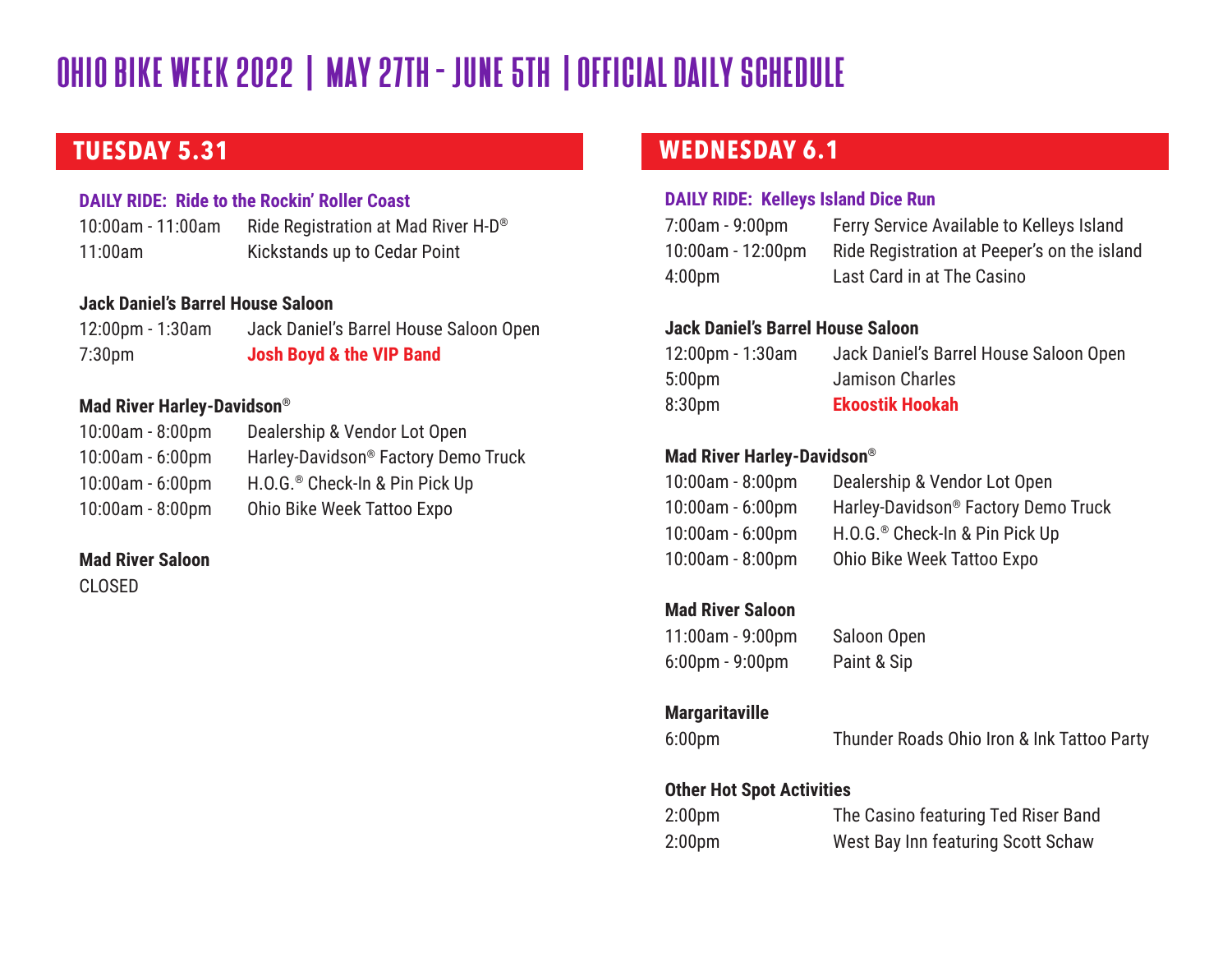### **THURSDAY 6.2**

### **DAILY RIDE: Jesse James Dupree Charity Ride**

| $9:00$ am - 11:00am | Ride Registration at Mad River H-D <sup>®</sup> |
|---------------------|-------------------------------------------------|
| 11:00am             | Kickstands up to Barrel House Saloon            |

### **Downtown Block Party**

| $3:00 \text{pm} - 1:00 \text{am}$  | DOWNTOWN BLOCK PARTY OPENS |
|------------------------------------|----------------------------|
| $3:00 \text{pm} - 11:00 \text{pm}$ | Vendor Area Open           |

### **Jackson Street Pier Bar presented by Jack Daniel's**

3:00pm - 12:00am Jackson Street Pier Bar Open 3:00pm Mike Risner

### **PROGRESSIVE INSURANCE Main Concert Stage - Jackson St. Pier**

6:00pm VIP Concert Gates Open 6:30pm Elektrik Circus 9:00pm **JACKYL**

### **The Scott Gast Memorial Stage at The Jack Daniel's Barrel House Pier Parking Lot**

12:00pm Dave James 4:00pm Devin Worley

### **Jack Daniel's Barrel House Saloon**

| $12:00 \text{pm} - 1:30 \text{am}$ | Jack Daniel's Barrel House Saloon Open |
|------------------------------------|----------------------------------------|
| 7:00 <sub>pm</sub>                 | Bad JuJu                               |
| $10:00$ pm                         | <b>LIEUTENANT DAN'S NEW LEGS</b>       |

### **Mad River Harley-Davidson®**

| 10:00am - 8:00pm | Dealership & Vendor Lot Open               |
|------------------|--------------------------------------------|
| 10:00am - 6:00pm | Harley-Davidson® Factory Demo Truck        |
| 10:00am - 6:00pm | H.O.G. <sup>®</sup> Check-In & Pin Pick Up |
| 10:00am - 8:00pm | Ohio Bike Week Tattoo Expo                 |
| 9:00am           | Wedding of Kimberly & Dylan officiated by  |
|                  | Jesse James Dupree                         |

#### **Mad River Saloon**

| 11:00am - 9:00pm      | Saloon Open                      |
|-----------------------|----------------------------------|
| 9:00am - 2:00pm       | Miss Ohio Bike Week Meet & Greet |
| $6:00$ pm - 9:00pm    | Hot Harley Nights Bike Night     |
| $6:00$ pm - $9:00$ pm | Miss Ohio Bike Week Meet & Greet |
| 6:00pm - 9:00pm       | Music by Mel Burns               |

### **Mickey Mart Food Stores**

3:00pm - 5:00pm Loudest Stereo & Best Bike Contest presented by Twisted Tea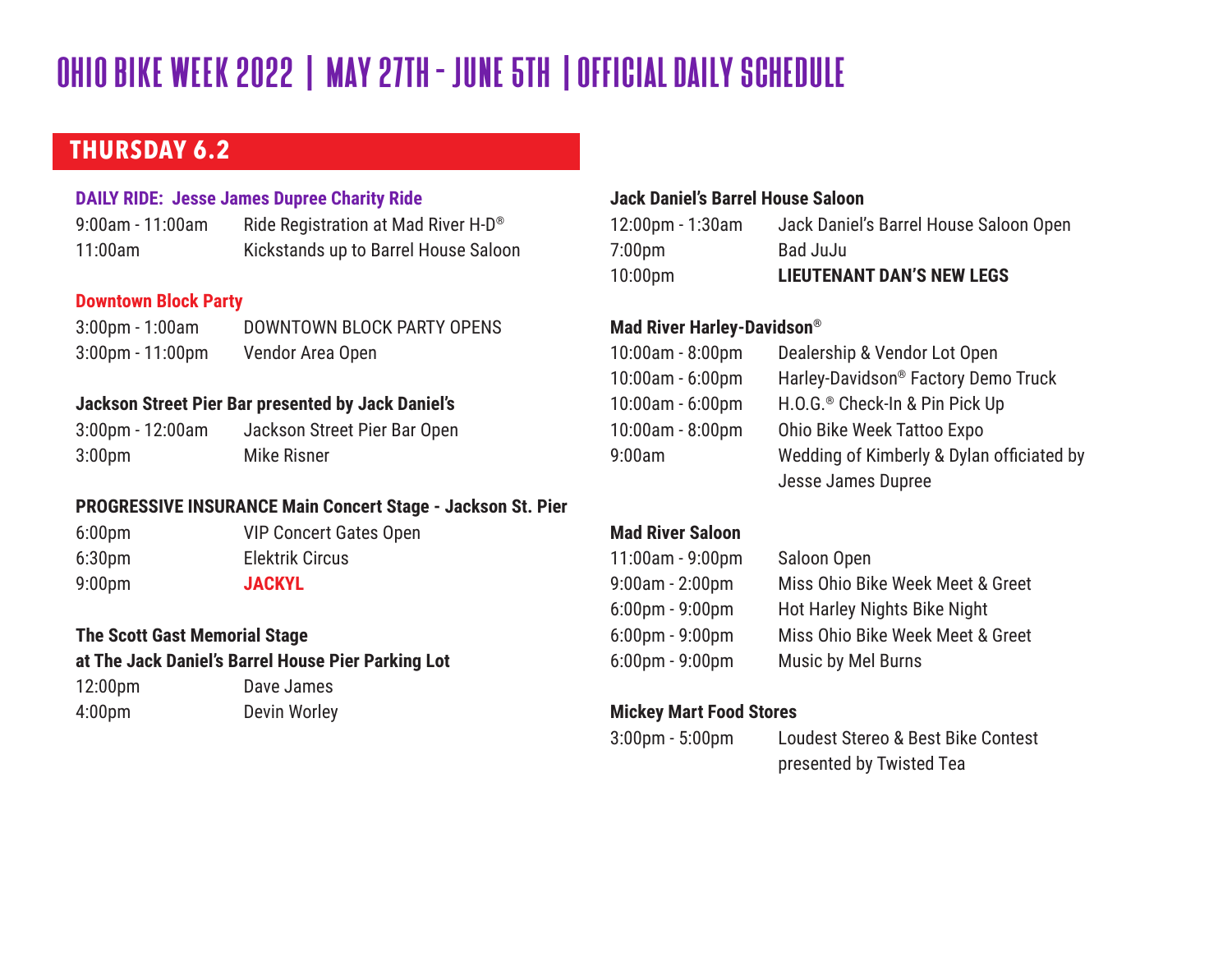## **FRIDAY 6.3**

### **DAILY RIDE: Winery Tour**

11:00am - 3:00pm Ride Registration at Mad River H-D® 7:00pm Last Card In at Mad River H-D®

### **Downtown Block Party**

| $1:00 \text{pm} - 1:00 \text{am}$  | DOWNTOWN BLOCK PARTY OPENS |
|------------------------------------|----------------------------|
| $1:00 \text{pm} - 11:00 \text{pm}$ | Vendor Area Open           |

### **Jackson Street Pier Bar presented by Jack Daniel's**

1:00pm - 12:00am Jackson Street Pier Bar Open 3:00pm - 7:00pm Twin B Project

### **PROGRESSIVE INSURANCE Main Concert Stage - Jackson St. Pier**

5:00pm VIP Concert Gates Open

7:00pm Michael Weber Show 9:00pm **LITA FORD** 

#### **The Scott Gast Memorial Stage**

### **at The Jack Daniel's Barrel House Pier Parking Lot**

3:00pm Terry Davidson & The Gears 4:30pm CLE ROCKS

### **Jack Daniel's Barrel House Saloon**

| $12:00 \text{pm} - 1:30 \text{am}$ | Jack Daniel's Barrel House Saloon Open |
|------------------------------------|----------------------------------------|
| 8:00 <sub>pm</sub>                 | <b>JASMINE CAIN</b>                    |
| 10:30 <sub>pm</sub>                | Old Skool                              |

### **Mad River Harley-Davidson®**

| 10:00am - 8:00pm | Dealership & Vendor Lot Open               |
|------------------|--------------------------------------------|
| 10:00am - 6:00pm | Harley-Davidson® Factory Demo Truck        |
| 10:00am - 6:00pm | H.O.G. <sup>®</sup> Check-In & Pin Pick Up |
| 10:00am - 8:00pm | Ohio Bike Week Tattoo Expo                 |
|                  |                                            |

### **Mad River Saloon**

| 11:00am - 9:00pm                  | Saloon Open                               |
|-----------------------------------|-------------------------------------------|
| $1:00 \text{pm} - 6:00 \text{pm}$ | Miss Ohio Bike Week Meet & Greet          |
| $1:00 \text{pm} - 2:00 \text{pm}$ | <b>Loudest Pipes &amp; Audio Contests</b> |